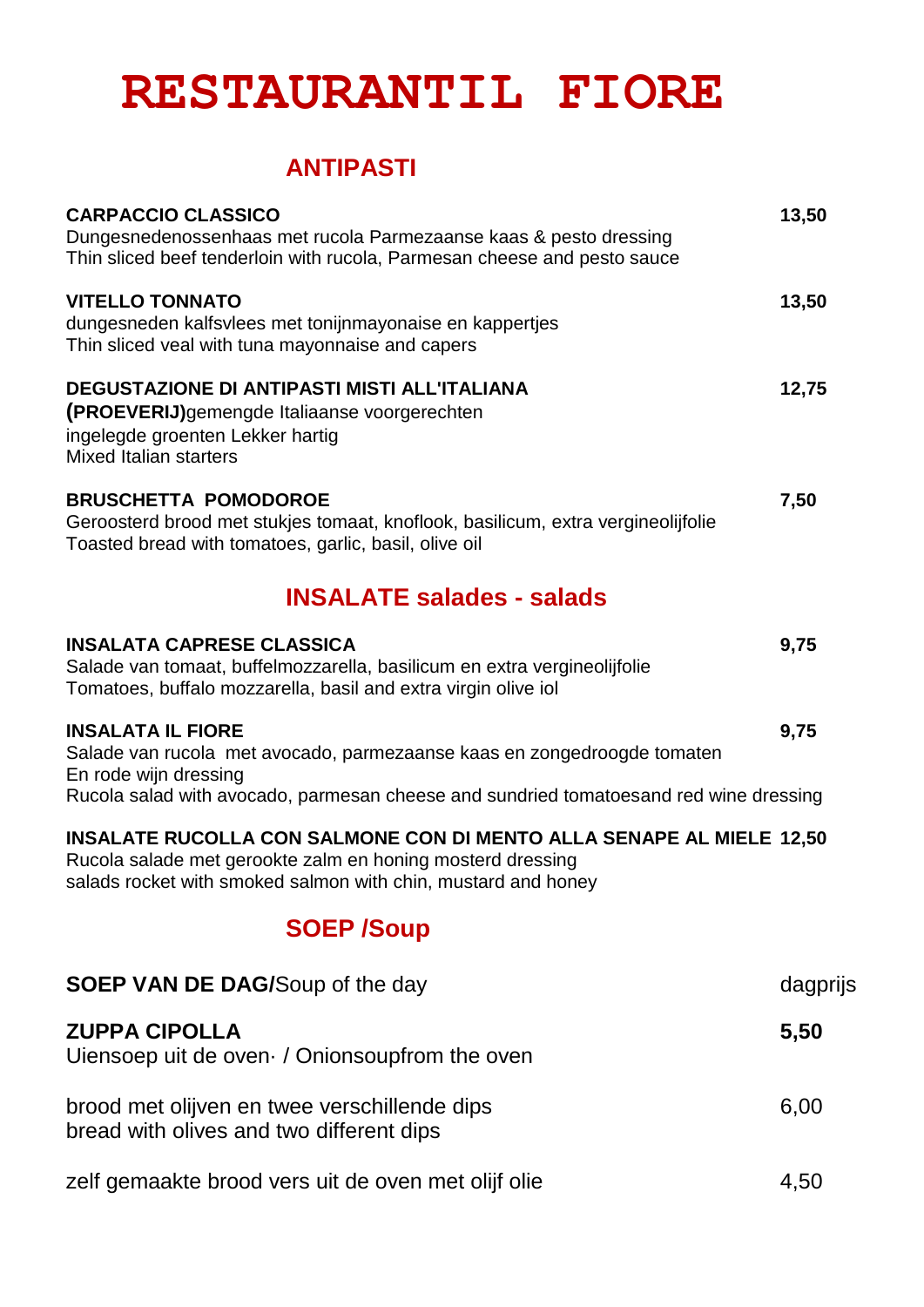### **CARNI (vleesgerechten, meatdishes)**

| <b>AGNELLO ARROSTO</b><br>Geroosterdelamsschouder metrozemarijnhoningsaus<br>Roasted lamb with rosemary honey sauce                                                                              | 24,50 |
|--------------------------------------------------------------------------------------------------------------------------------------------------------------------------------------------------|-------|
| AGNELLO ARROSTO AL FORNO (per 2 pers)<br>Lamsschouder uit de oven met groenten en aardappels<br>Roasted lamb with veggies and potatoes                                                           | 37,00 |
| <b>MEDAGLIONE DI VITELLO AL GORGONZOLA</b><br>Kalfsmedallion met spinazie en gorgonzolasaus<br>Veal medallion with spinach gorgonzola sauce                                                      | 19,50 |
| <b>CORONA D'AGNELLO AL FORNO E ROSMARINO</b><br>Lamskroon met aardapples en verse rozemarijn<br>uit de oven letterlijk een mondvol smaken<br>Lamb from the oven with potatoes and fresh rosemary | 27,75 |
| <b>BISTECA AL BAROLO</b><br>Kogelbiefstuk met champignons, pepers en Barolosaus<br>Tenderloin with mushrooms, peppers and Barolo sauce                                                           | 20,50 |
| <b>FILETTO DI MANZO AIPORTO</b><br>Ossenhaas van de grill met portsaus<br>Grilled beef tenderloin with port sauce                                                                                | 29,75 |

#### **POLLO ALLA GRIGLIA AI CHIODINI 16.50**

Vragen naar onse vis v/d dag / Ask for the fish day special

Kipdijfilet bedekt met Chiodine - paddestoelen, Gemarineerd in Italiaans gekruide olijfolie corn chicken breast covered with Chiodine– mushrooms,Marinated in Italian seasoned olive oil

### **PIATTI PESCE (visgerechten, fish dishes)**

| ORATA FILET VAN DE GRILL MET KREEFTEN GARNALENSAUS<br>Een feest voor de echte visliefhebber<br>Orata fillet from the grill with lobster shrimp sauce | 19,50         |
|------------------------------------------------------------------------------------------------------------------------------------------------------|---------------|
| <b>BLACK TIGER GAMBAS</b><br>gebakken in olijfolie met witte wijn en knoflook<br>fried in olive oil with white wine and garlic                       | 1 pers. 17,99 |
| <b>BLACK TIGER GAMBAS</b><br>gebakken in olijfolie met witte wijn en knoflook                                                                        | 2pers.29,99   |
| <b>SCAMPIE ALLA LIVORNESE</b><br>Grote garnalen met verse pepers, knoflook en tomatensaus<br>Large shrimps fresh pepper, garlic and tomato sauce     | 27,50         |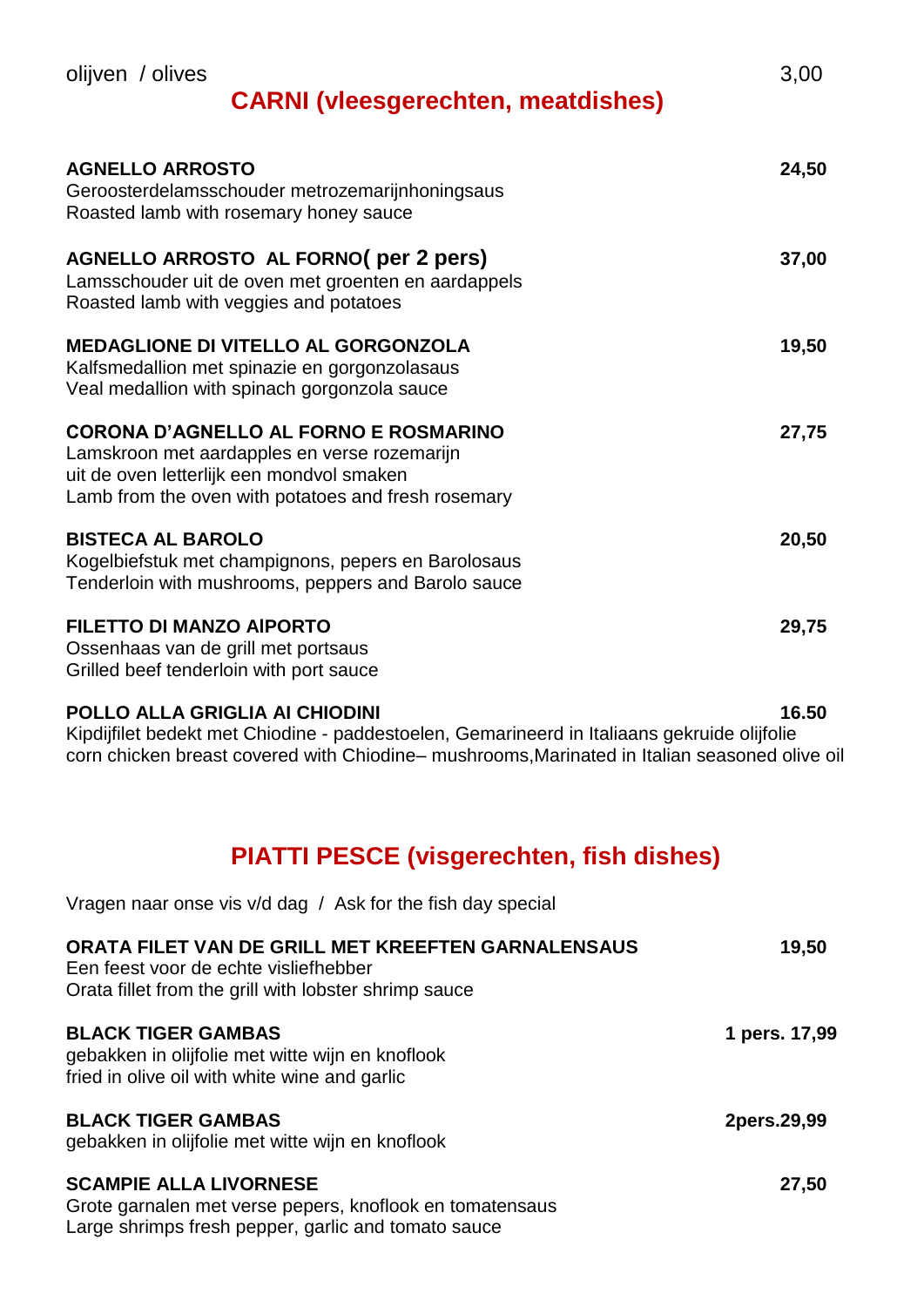## **PASTE ASCIUTTE (meelgerechten, pasta's)**

| <b>LASAGNA REGINA</b><br>lasagne met rundergehakt, bechamel en tomatensaus<br>lasagna with minced beef, bechamel and tomato sauce                                                                                                          | 13,50 |
|--------------------------------------------------------------------------------------------------------------------------------------------------------------------------------------------------------------------------------------------|-------|
| <b>RAVIOLI RICOTTA SPINAZIE CON BURRO E SALVIA</b><br>ravioli gevuld met ricotta, spinazie met botersaliesaus en Parmezaan<br>ravioli filled with ricotta, spinach with buttersage sauce and parmesan                                      | 14,75 |
| <b>CANNELLONI AL FORNO</b><br>pastarolletjes gevuld met ricottakaas en spinazie, uit de oven                                                                                                                                               | 12,75 |
| <b>PAPPARDELLE CON COQUILLES</b><br>Smalle lintpasta met, coquilles, en kreeftensaus<br>Stretta pappardelle con capesante e salsa di aragosta                                                                                              | 16,50 |
| <b>SPAGHETTI AGLIO OLIO E PEPERONCINO</b><br>met knoflook, olijfolie en Spaanse peper<br>with garlic, olive oil and chili pepper                                                                                                           | 12,50 |
| <b>SPAGHETTI ALLA CARBONARA</b><br>Spaghetti met spek, ei en room<br>spaghetti with bacon egg and cream                                                                                                                                    | 12,50 |
| <b>PENNE ARRABIATA</b><br>penne met picantetomatensaus / penne with spicy tomato sauce                                                                                                                                                     | 12,50 |
| <b>SPAGHETTI BOLOGNESE</b><br>spaghetti met vleessaus / spaghetti with meat sauce                                                                                                                                                          | 12,75 |
| PENNE CON GAMBERONI E CAPESANTE<br>penne met tomatensaus, gamba's, coquilles, courgette en cherrytomaat<br>penne with tomato sauce, prawns, scallop St. Jacques, zucchini and cherry tomatoes                                              | 15,75 |
| PENNE CON STRACCETTI DI MANZO E SALSA TARTUFATA<br>penne met ossenhaas reepjes in een mascarpone truffelsaus met rucola en cherrytomaat<br>penne with beef tenderloin strips in a mascarpone truffle sauce with rucola and cherry tomatoes | 15,50 |
| <b>RISOTTO FUNGHI DI BOSCO</b><br>risotto met bospaddenstoelen / risotto with wild mushrooms                                                                                                                                               | 14,50 |

**(breed tijd) +-30 minute** 

### **VRAAG NAAR ONZEN DAG SPECIALITEITEN**